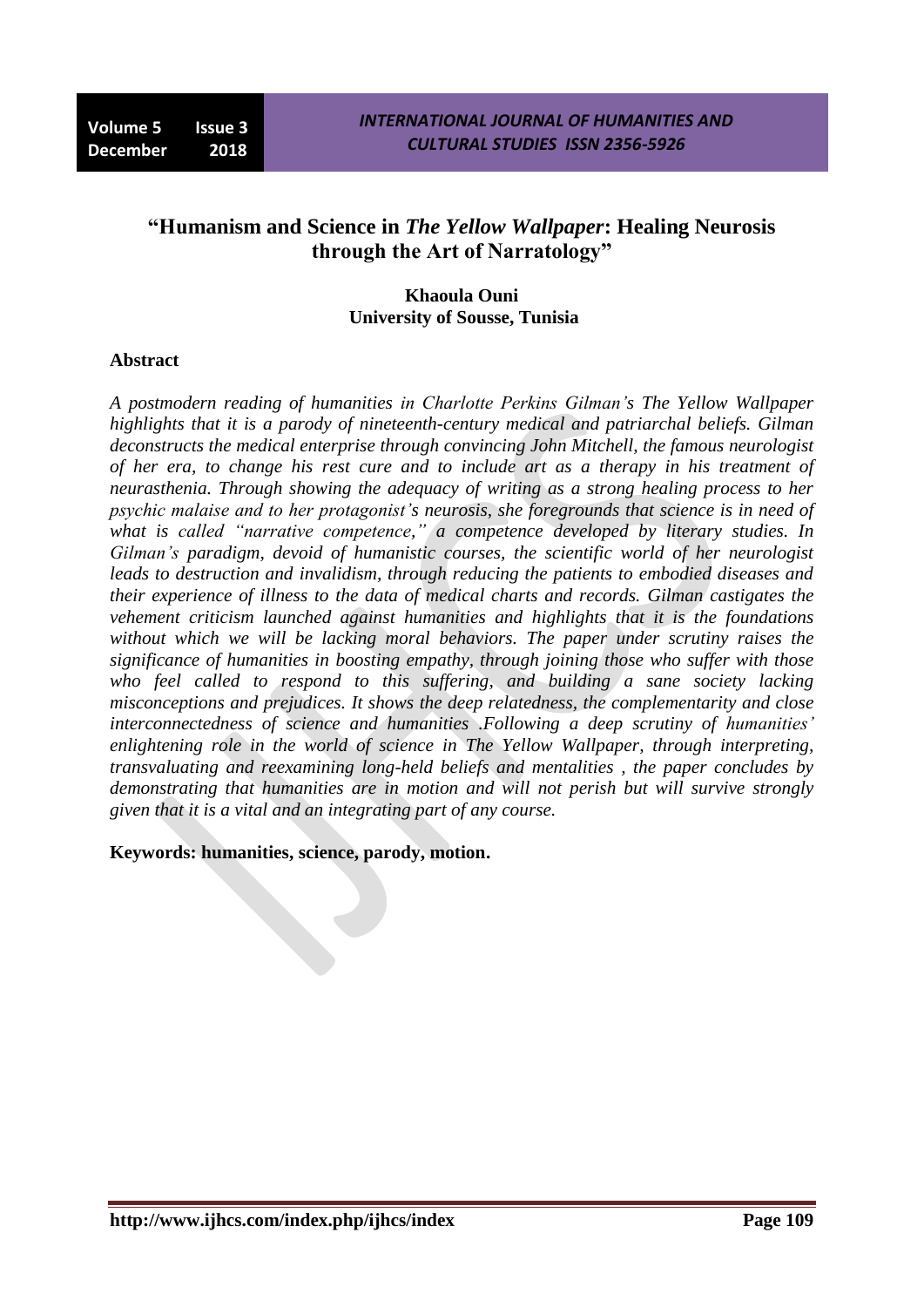Following the birth of her daughter, Charlotte Perkins Gilman becomes subject to a complete breakdown known as the "postpartum disorder" (Golden 10).Examined by the famous neurologist of her era, John Mitchell, Gilman is told she "[is] suffering from neurasthenia or exhaustion of the nerves"(Lane 43). This disease is considered as "a neurosis<sup>1</sup> without organic basis" (43). Mitchell advises her to "never touch pen, brush, or pencil and to live as domestic a life as possible" (Gilman, *The Living* 96). This doctor echoes the attitudes of his fellow doctors towards women in general. He sums up his point of view toward women as follows:

> The woman grows pales and thin, eats little, or if she eats does not profit by it. Everything wears her, to sew, to write to read, to walk, and by and by the sofa or the bed is her only comfort. Every effort is paid for dearly, and she describes herself as aching and sore, as sleeping ill, as needing constant stimulus and endless tonics-if such a person is emotional she does not fail to become more so, and even the firmest women lose self-control at last under incessant feebleness. (qtd. in Earnest 82)

Wood states that absolute rest is used by Mitchell as the corner stone of his treatment of hysteria. Such a therapy is a "combination of entire rest and of excessive feeding made possible by passive exercise obtained through steady use of massage and electricity" (Wood, "The Fasionable"31). Preston states that isolation, which means the exclusion of family and friends as well as "no communication with the outside world", (268) is the basis of the rest cure. He uses rest as his primary therapy because he believes it boosts the patients" energy and contributes to their rapid revitalization. "Influenced by a spirit of abstraction and subject to the fallacy of misplaced concreteness," (Engel 27) Mitchell believes that the woman who taxes her intellectual faculties risks spoiling her nervous system. Consequently, the woman is allowed neither to read, nor write or even to urinate (Wood, "The Fashionable" 31). He argues intellectual activities "signify but do not mean; they are sterile rather than potent" (Will 303). In this scheme, he wants to emphasize that intellectual activities are reserved for the more powerful and stronger male whose intellectual potency is too great to support pressure and strain without disastrous impact. To borrow Barbara Will"s term, "textual engagement [is] allowed as long as it remain[s] under the control of the will and within the realm of the balanced, the significant, the literal, the productive, and the masculine"(303). In offering contradictory and opposing modes of healing neurosis in women and men, Mitchell champions women"s minority position and strengthens men"s supremacy. Fox Keller maintains that the prevailing western thought about the females is rooted in the "gendering of science which links the scientific and objective with the masculine excluding women and the feminine" (qtd. in Gyler 8).

1

<sup>&</sup>lt;sup>1</sup>is a disease springing from disorders of the nervous system which, in the century of "emergent neurophysiology, embraced a wide range of disturbances. . . . The 'neurosis' included comas, the advnamias (including hypochondrias<sup>1</sup>), the spasms (including hysteria) and the vesanias (madness)" (Shepherd and Zangwill 40). The symptoms of this nervous disease are as follows:"moodiness, fixed ideas, unpleasant and disturbing feelings and behavior, manifold disturbances of digestion and circulation, flatulence, eructation, uneven pulse, palpitations"(41). Neurotics exhibit exaggerated outburst of emotions, sense of loneliness and of not belonging, and loss of appetite for social and public activities.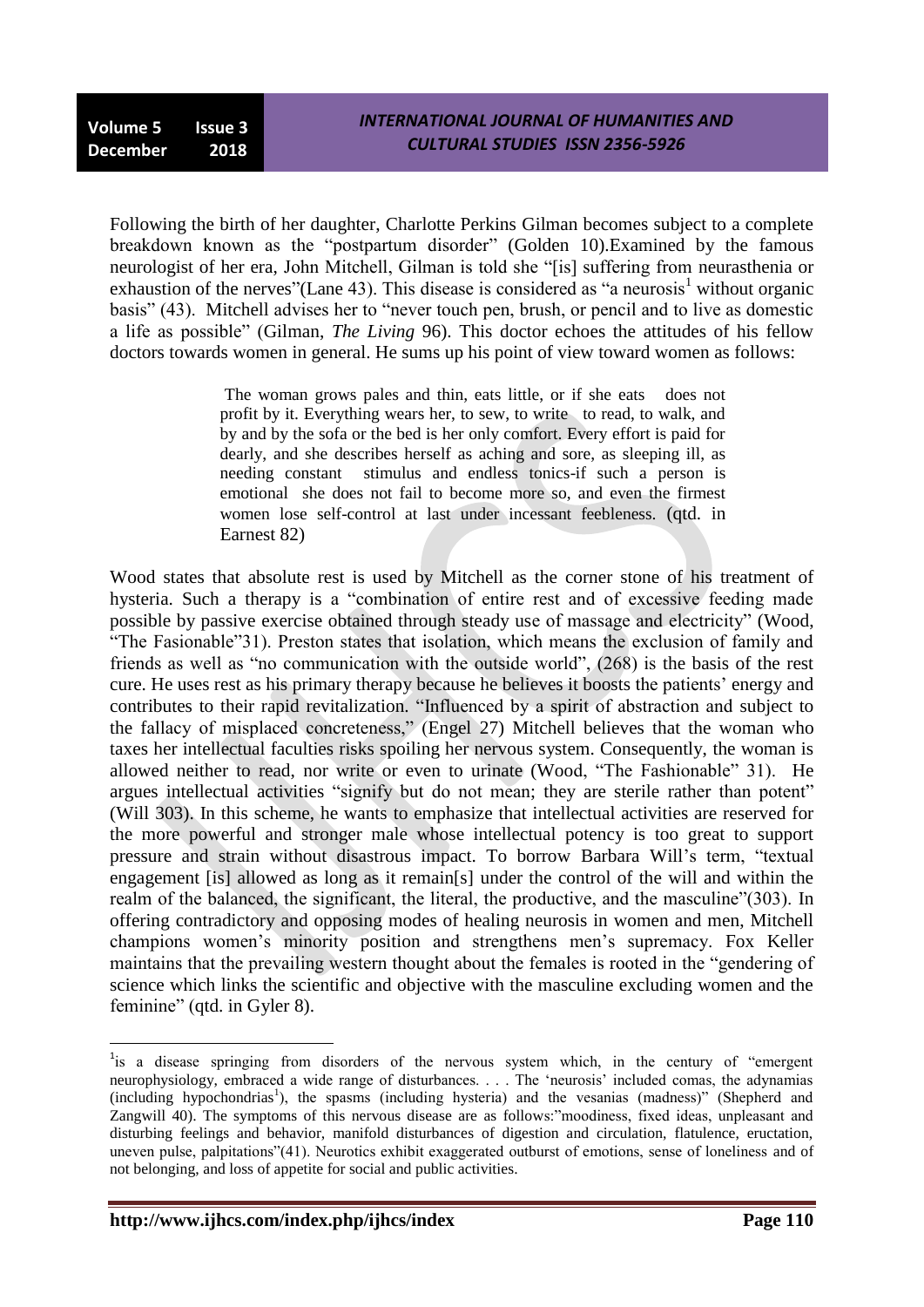Following her doctor's advice, Gilman grows more miserable and sick(Hill, "From" 63). Henceforth, she writes *The Yellow Wallpaper*. Drawn from sorrow and deep psychic pain, this dismal masterpiece is the most autobiographical of all her stories, in which she blows the whistle on her descent into neurosis so fully and exposes to the world the cruelty inflicted upon her by medical practices. The woman who is the epitome of true womanhood, according to Mitchell, is the one who "live[s] as domestic a life as possible. H[as] [her] child with [her] all the time and never touche[s] pen, brush or pencil" (103). Under the binding authority of male doctors and their sharp look, the female body is metamorphosed into a site of coercion and repression instead of being treated. From curative and remedial, the treatment is transformed into dominance and seizure. In one word, this medical treatment is built upon unbalanced practices between the male and female, victimizer and victimized and persecutor and persecuted.

In order to acquaint her readers with the practices of the medical institution of her era marked by a "competing definition of both gender and science,"(Theriot 2) Gilman builds *The Yellow Wallpaper* upon a contrast and a vicious antagonism between a male physician" s scientific world and an invalid female"s humanistic endeavor. John, the "physician of high standing," (Gilman, *The Yellow*13) is a mirror-image of Weir Mitchell. In the hope of bringing his neurotic wife to her normal state, John applies a Mitchell-like rest cure. Following Mitchell's "deprivation strategies," (Madsen 90) the sick wife, who is suffering from a postpartum depression, is required to eat a nutritious diet and to lead as "domestic a life as possible". For this particular reason, his wife is cloistered in "an insanity producing situation" (Kolodny 456) and allowed no companionship within a wallpapered room for better convalescence. This latter places his wife in a children"s nursery, with barred windows and "rings and things in the walls" (15); a "Kafkaesque detail suggesting a dudgeon torture" (De Koven 28-29). The heroine of the story describes the room as follows: "it makes me think of English places that you read about, for there are hedges and walls and gates that lock, and lots of separate little houses for the gardeners and people" (Gilman, *The Yellow* 14). Out of an extreme incarceration, Gilman"s narrator perceives herself as "a kind of infantile, even savage, spectacle where even the walls are endowed with the power to scrutinize her" (Harris, "A Psychological" 79). Thrailkill compares such a setting to a "war zone" (Hayes 542) and the wife to a "domestic warrior whose strained nerves [are] identical to those Mitchell encounter[s] on the field of battle" (542).

Conceiving her mental unrest as a "slight hysterical tendency," (Gilman, *The Yellow*13) her husband doctor"s method violates her spirit and traps her in a "limited sphere in which submission is the only feminine virtue"(Chi 67). With no apparent organic disease, he views his invalid wife as a "conceptually inert bundle of physiological processes" (Thrailkill 552). Instead of being an active participant in the healing process, her "interior monologue"(Engel 3) and experience of illness are dismissed as unreliable and irrelevant. This is clearly revealed in the narrator's claims:

John laughs at me, of course, but one expects that in marriage. I sometimes fancy that in my condition if I had less opposition and more society and stimulus-but John says the very worst thing I can do is think about my condition, and I confess it always makes me feel bad. (Gilman, *The Yellow*29)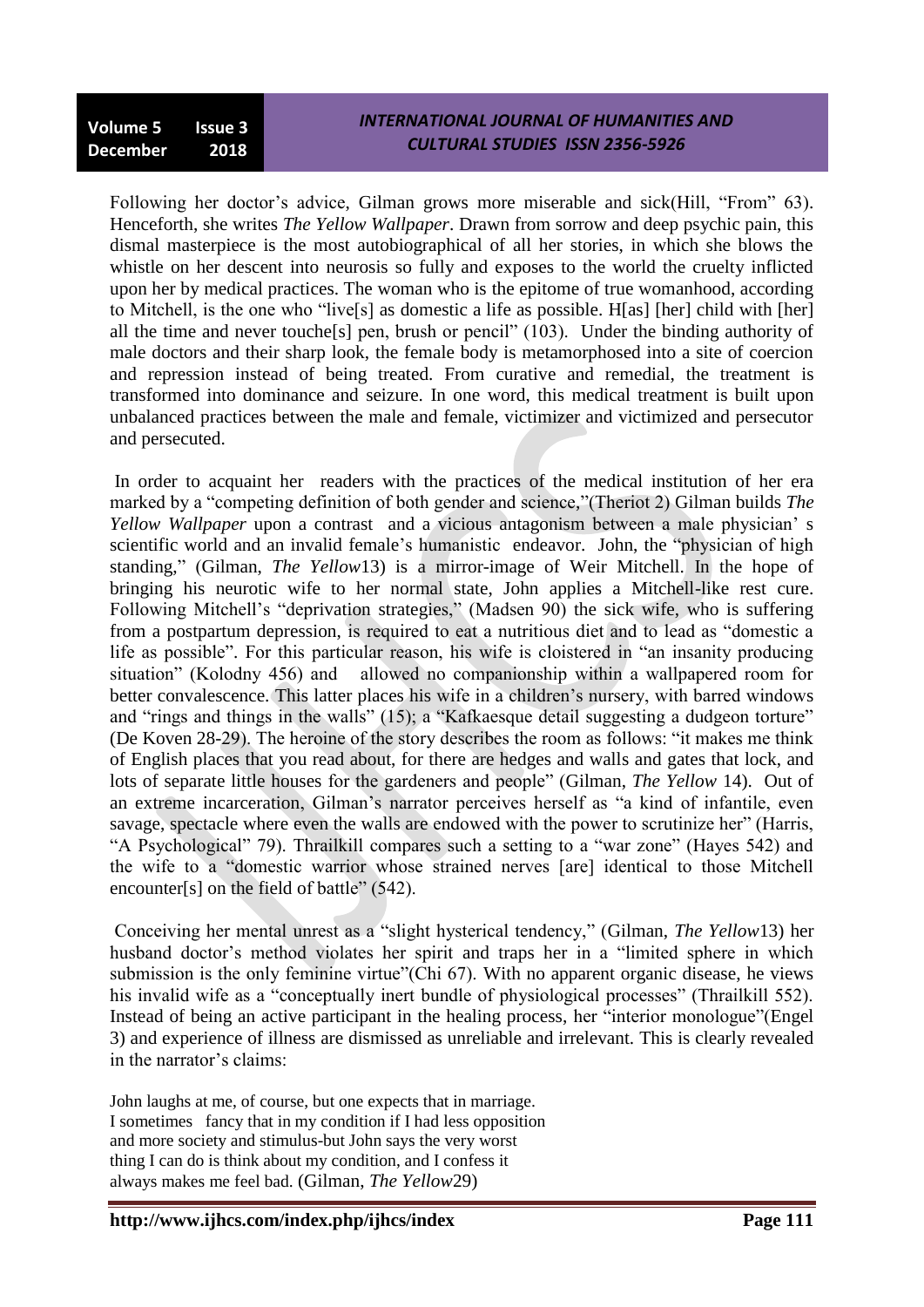The doctor"s trivialization of her illness is haunting her whole being, germinating inside her soul an immense misery and fatigue, accentuating her aloofness, and acting as "a place of incarceration, perhaps a madhouse" (Davis 17).The total devaluation of her singularity culminates in negative feelings of anger, frustration and belittlement. This diagnosis bitterly haunts and makes up her body as well as her mind. Devoid of compassion and empathy, it "slaps [her] in the face, knocks [her] down, and tramples upon [her]" (Gilman, *The Yellow* 21). This feeling of rejection that torments the sick narrator goes hand in hand with Gilman"s fear of being ostracized and rejected by her nerve doctor. She pleads him not to laugh at her, and to pay serious attention to her mental agony and physical prostration by saying: "I beg of you not to laugh at me as everyone else does, not to say it is almost as bad as a disease as one of my friends, not to turn me off" (qtd. in Knight 273).

Buried alive inside the rented house, the narrator is no more than a corpse, cursed to breathe lifelines and denied the embrace of the outside world. In one word, her husband physician, as Kolodny puts it, has destroyed "all life, beauty and music in his [her] environment". The confinement imposed on her is "not only architectural, it is textual as well" (Chi 82). Under such a treatment, her "power to originate signs is monitored; and, once produced, no legitimating social apparatus is available to give those signs substance in the real world"(Treichler 94). The physician husband thinks that her nervous system is exhausted by "her clear and prolonged self-study," (Gilman, *The Yellow* 17). Reading thick books and competing the physically stronger male, in his perception, disarrange her nervous system "leaving her prey to neurasthenia and hysterical traumas" (Rosenberg 340). For this reason, any attempt to jot down unbearable feelings to a "dead paper" (Gilman, *The Yellow* 10)is "[met] with heavy opposition" (14).The wife is underprivileged "linguistically based interpretative strategies," (Kolodny 457) which are writing and reading. John transfers "her upstairs and laid [her] on the bed, and sat by [her] and read to [her] till it tired [her] head" (Gilman, *The Yellow* 19). Her husband maneuvers both activities in accordance with "the sexual politics" (Kolodny 457) natural in his gendered society. Like other male doctors, he cannot distance himself from the sexual categorization governing his epoch and sticks very firmly to his sexed perception of the world. According to him, because she is female, she is "from the first alienated from the processes of symbolic representation. Within this symbolic order, a phallocentric order, she is frozen, confined, curtailed, limited, and represented as lack, as other" (Hover 90). Her femininity entails inadequacy to enter the symbolic level of language in the perception of John and his fellow doctors.

Treichler, correspondingly, describes the husband's diagnosis as "a death sentence" in that " it is simultaneously a linguistic entity, a declaration or judgment, and a plan for action in the real world whose clinical consequences may spell dullness, drama, or doom for the diagnosed"( Treichler 88). Under this diagnosis, the diagnosed is not offered cure for his pains, but doomed to darkness, lifelines and monotony. It is a death sentence, as Treichler puts, not only because it relegates her to lack and invisibility, but it deprives her of the slightest opportunity to make herself heard. The invalid woman in the rented room is sentenced to deprivation, estrangement and most of all "alienation from [her] own sentencing possibilities" (88). This line of thought is evidenced by Tomlinson who argues that the husband"s diagnosis is "a method of both linguistic and teleological confinement. It establishes the boundaries wherein one's (particularly women's) subjectivity remains fixed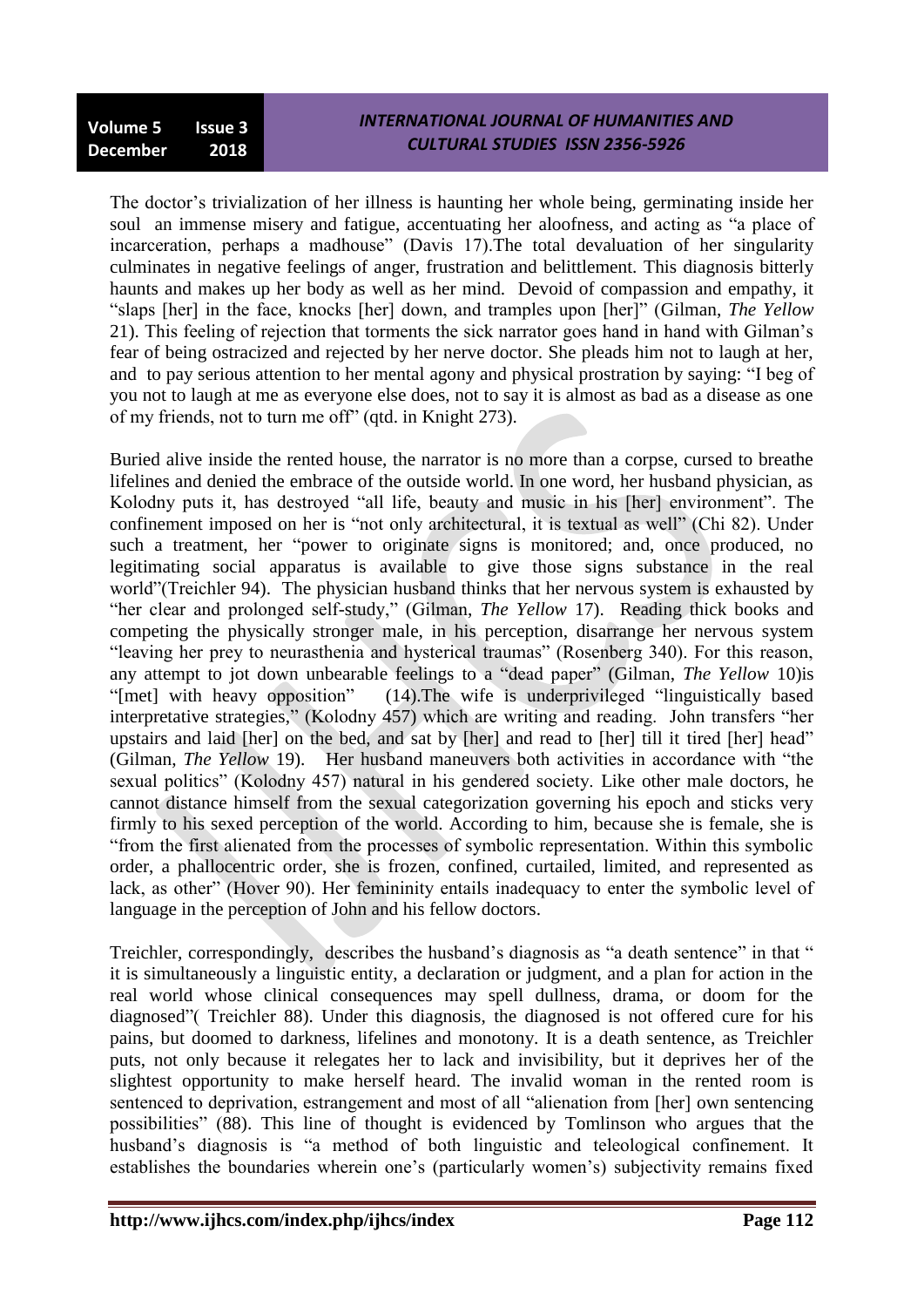and tightly controlled" (117). He further maintains that it is "a kind of writing into immurement" (117).

Behind accentuating the brutal confinement of the heroine under her husband doctor's treatment, Gilman yearns to lay bare the short-sightedness, narrowness, and insufficiency of the medical field, a field pregnant with repression and suppression of women"s artistic drives and talents. The author tries to excruciatingly excavate the corrosive impact of a diagnosis that lacks humanistic impulses upon her protagonist"s psyche. Literary castrated and locked away from creativity, the invalid heroine turns "her artistic impulses to her own body, becoming thereby just another of the indecipherable furnishings of the hereditary estate," (Herndl 133) meaning that she becomes insane by the end of the story. Away from the signifying system, she converts her repressed wishes into hysterical symptoms. Michèle Montrelay maintains that "the unconscious needs the signifying system to provide distance from the immediacy of body, the immediacy of anguish" (qtd. in Herndl 59). In the absence of significant signifying system, this distance from the body is not permitted. Thus, sickness takes the place as a substitute for introverted cravings seeking outlet through the artistic medium. For Montrely, the woman who suffers from lack of representation succumbs to an imaginary realm, where she fancies herself as complete and uncastrated. Within this imaginary realm, she experiences herself as mere lack, and "comes more and more to accept the symbolic role of Women, that is, as object, as other". In "having no representation, she becomes that which is desired, that object which is lacking, the lack itself<sup>"</sup> (qtd. in Herndl 60). Without the possibility of representations, the woman comes to terms more with being an object and less with being a subject.

Gilman highlights the leading role that writing could have played in relieving her protagonist"s buried and smothered emotions. Without any artistic outlet left, the narrator succumbs to neurosis as her only respite from so stern surroundings of renunciation and devastating oppression. She states: "I have got out at last in spite of you and Jane. I have pulled off most of the paper, so you can"t put me back" (Gilman, *The Yellow* 23). Treichler postulates that this ending is "complex and ambiguous," (84) and views the narrator"s final proclamation as triumphant. Despite her insanity, her voice is a voice of triumph and sheer victory. By "install[ing], from a Lacanian perspective, "herself in the realm of the imaginary,"(qtd.in Gilman and Golden 3) she escapes the heavy "sentence" (Treichler 84) imposed by her husband doctor, and she heavily tramples his body leaving "[his] authoritative voice of diagnosis in shambles at her feet"(84). Yet, her escape is "temporary and compromised" (85) given that her husband has merely fainted, and she is doomed to be send to Weir Mitchell. This final vision, according to Treichler, is one of confinement and physical enslavement. The narrator remains physically bound and firmly locked in the vicious circle of the room, which she circles like "a groveling animal" (Hedges 33) in a "yoke" (Treichler 94). At first, the narrator strives to resist and stand still in the face of the male doctor hegemony. The "impertinence of trying to achieve humanness against all restrictions and the everlastingness of her own stubborn core of self which can never fully yield to outside expectations" (Macpike288) are the two traits that the narrator exhibits. Despite outside restrictions and constraints, she is too stubborn to yield to outside expectations and norms and follow the path prescribed by her husband. She argues: "I determine for the thousandth time that I will follow that pointless pattern to some sort of conclusion" (Gilman, *The Yellow*18).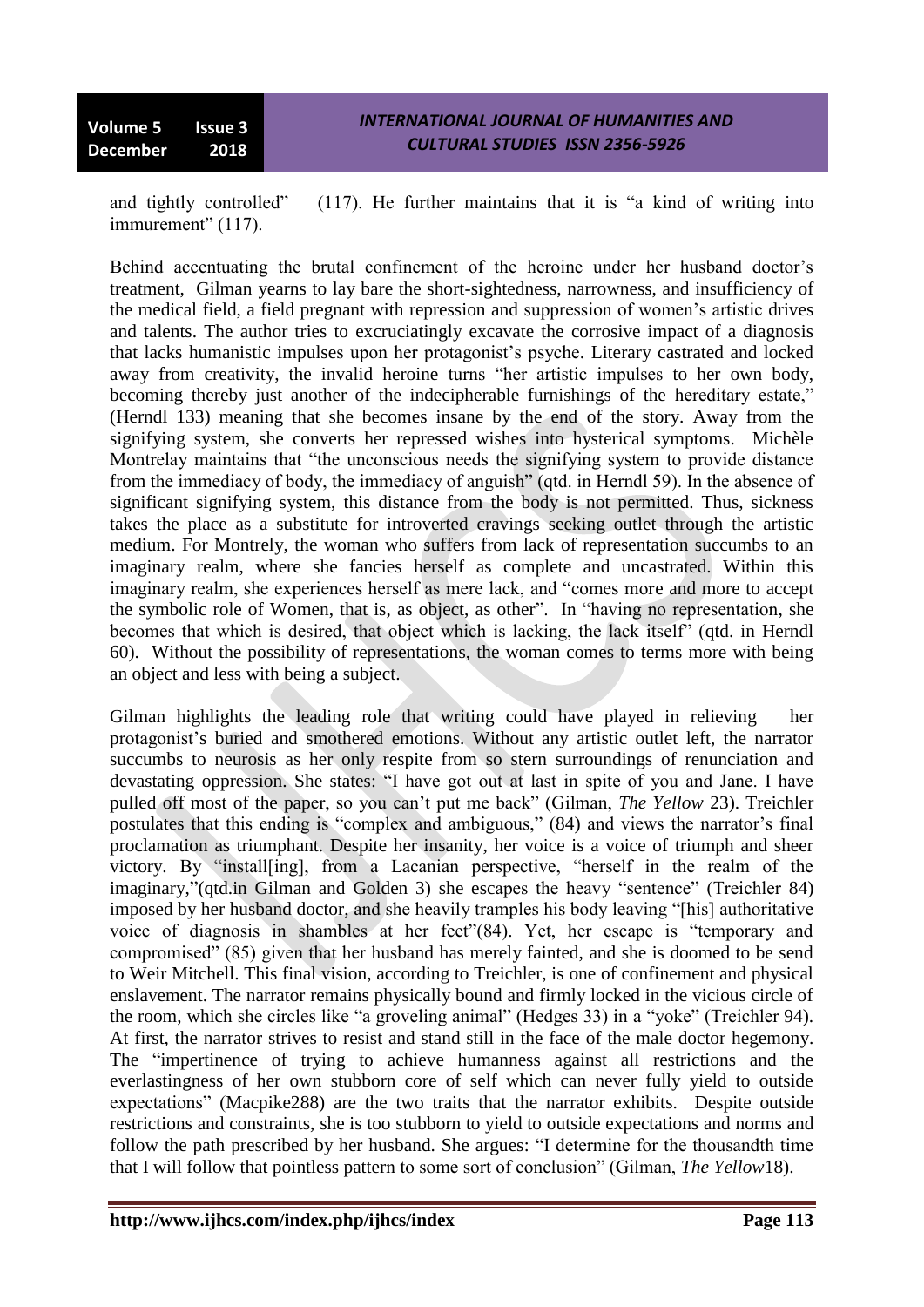Then, she surrenders to her sorrowful and gloomy fate by allowing herself to be produced, and to be a mere object at the hands of her physician husband. Her female will is utterly defeated by the atrocious manipulation of her husband and her stubborn self is died by the emergence of a new submissive one. Treated as an object whose writing is worthless and who is predestined to write to death and nonbeing, the narrator gives up all attempts to be truly herself by saying:"I don"t know why I should write this. I don"t want to. I don"t feel able and I know John would think it absurd. But I must say what I feel and think in some wayit is such a relief! But the effort is getting to be greater than the relief". This passage reveals a self heavily beaten and losing a difficult battle. Seeing that the effort she is trying to make is too overwhelming to support, the neurotic wife merges herself with the imaginary woman trapped behind the iron bars, whom Herndl"s perceives as the narrator"s double (72), and argues that such a counterpart is "especially harmful for the woman who has accepted her role as other"(72). Instead of maintaining herself as a speaking subject, she identifies with the creeping women in the rented house. She claims: "I always lock the door when I creep by daylight. . . . I can't do it at night for I know John would suspect something at once". Kolodny argues that she "gives up her attempt to record her reality and instead begins to read it" (qtd. in Carruth 151), and that what she views is "her psyche write large until she is totally surrendered to what is quite literally her own text-,rather, herself as text"(151). She comes progressively to accept herself to what Kolodony describes "her own unattainable and unacceptable reality".

Behind her protagonist's neurosis, Gilman deconstructs the archives and complex heritage of science embodied in the mistreatment of the male physician, to use Gilman's words androcentricity," (Francis 33) and celebrates the role of humanistic endeavor in mitigating her heroine's mental anguish. Had her husband allowed her to indulge in artistic and literary tasks, the fate of the wife would have been different from insanity. Gilman impregnates her story with corroborating evidences which testify to the invalid wife"s possibility of recovery from her depressive episodes thanks to her communion with writing. Searching for a break from the dry world of science and looking for a new life different from the one she is trapped in, the sick narrator refuses to lay bare her grievances to a "living soul," (13) and confides her psychological fatigue to a "dead paper," (13) while simultaneously trying to protect herself from being seen or "espied" by "absurd unblinking eyes". What used to engulf her soul is the dread of a patriarchal society that has always been a terrifying voice in her unconsciousness. Treichler argues that "her qualms about her medical diagnosis and treatment remain unspoken except in her journal, which functions only as a private respite, a temporary relief" (17). The narrator resorts to this dead paper as "a defense-an asylum or refuge into which [she] can withdraw" (Harris, Signifying 19). She reports not only her piercing pain but her doubt about the medical diagnosis set by her husband by saying: "so I take phosphates or phosphites which ever it is, and tonics, and journeys, and air, and exercise, and I am absolutely forbidden to work until I am well again. Personally I disagree with their ideas (Gilman, *The Yellow* 13).

 This dead paper is extremely helpful for her given that it allows her to put down her deep frustration, her vulnerability, and her helplessness without being criticized by her husband. The choice of a dead paper to be the container of her suffering echoes an immense yearning for a place where all social dictates disappear. Treichler argues that she communicates among other things "exhaustion, crying, nervousness, synesthesia". Driven by a vigorous thrust to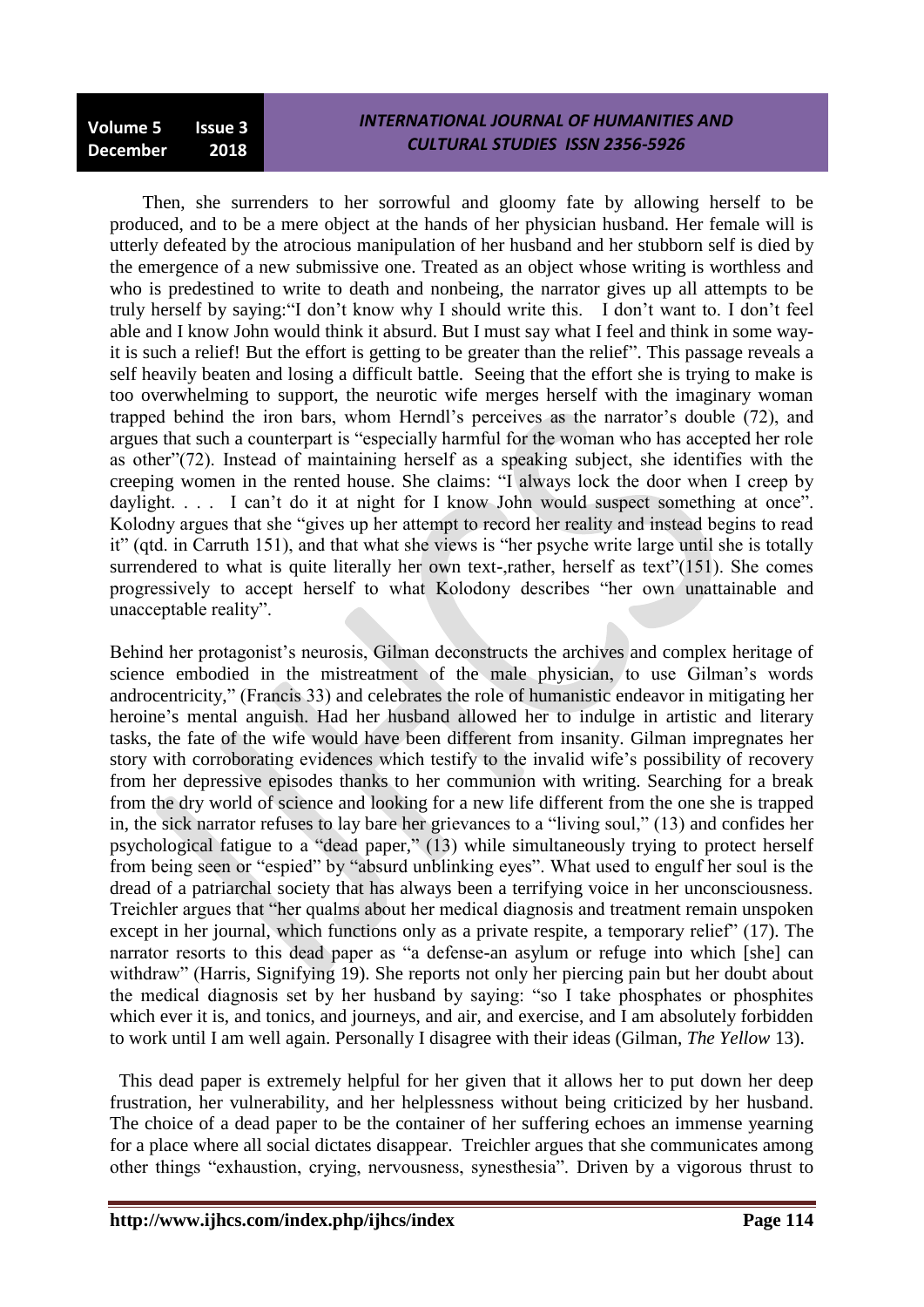unburden "the oppressive pain that sees no outlet," (Hill, "From" 63) she claims: "[I] think sometimes that if I were only well enough to write a little it would relieve the press of ideas and rest me" (*The Yellow*16). She feels in dire need to "say what [she] feels, and thinks in some way for "it is such a relief" (17). According to Monterlay and Irigaray, only through the linguistic medium can this neurotic woman transgress her psychic anguish. They contend that it is through discourse that the cure can be achieved and that "the hysteric can be cured by supplying her with representations" (qtd. in Herndl 62):

 In her language she goes off in all directions . . . in her statements-at least when she dares to speak out-woman retouches herself constantly . . . embracing words and yet casting them off to avoid becoming fixed, immobilized". (63)

Instead of being tight to a nailed bed remindful of the grave, the narrative voice embraces words that transfer her to an open space laden with liberty and emancipation. "Sketching with the pencil in words the scene through which [she] passes" (Will 302) proves to be invigorating, inspirational and morally uplifting. Rather than using her body as a signifier for her antipathy and bile, she uses the linguistic medium to voice her pent-up cravings. She claims: "this is a dead paper and a great relief to my mind" (13). Underprivileged outlet for excited fancies. Gilman's narrator frees herself through "free association" or "stream of consciousness" (Harris, *Signifying* 54). Out of this practice, the heroine becomes absorbed by words and forgets the storm of mental fatigue that overwhelms and obscures her existence. She affirms that "congenial work, with excitement and change . . . do [her] good"(14).

Striving for breaking down the "sexual and discursive violence"(Schiwy 237) thrust upon her and fora "love relationship in which she could express her needs and passions and fully be herself" (*The Yellow*13), she finds in journal writing self-assurance and confidence in her own capability and prowess. Writing turns to be "the unifying impulse . . . [that] hold[s] the fragments of [herself] together (241-242). In the very process of writing about herself and about her traumatic life, this psychiatric wife creates herself anew. She expresses the healing process of journal writing as follows:

 I come to journal writing a fractured person, holding with a frame of flesh and bone the shattered pieces of a grieving soul. Overtime the ability and desire to write in my journal-of colors, visions, dreams and even of nightmares-became the cushioning fillies against which my broken parts could rest and eventually set. (qtd. in Schiwy 250)

The story, as a consequence, is built upon a dialectical relationship between the narrator and her journals; she finds in her discourse a deep relief and solace due to the dialogic nature of any given discourse<sup>2</sup>. In this particular context, the sick wife shares her agonized story with an interested and sympathetic listener, who becomes her witness of what she had endured. The narrators' journal provides "a powerful witness" (Schiwy 234) to the existence of prejudice, discrimination, gender differential and other forms of oppression forced upon her and other

<sup>&</sup>lt;sup>2</sup> In "Discourse in the Novel," Michael Bakhtin postulates that any given discourse is built upon a dialogue between a writer and a reader. Written utterances are formed by a speaker addressing an audience (354-55).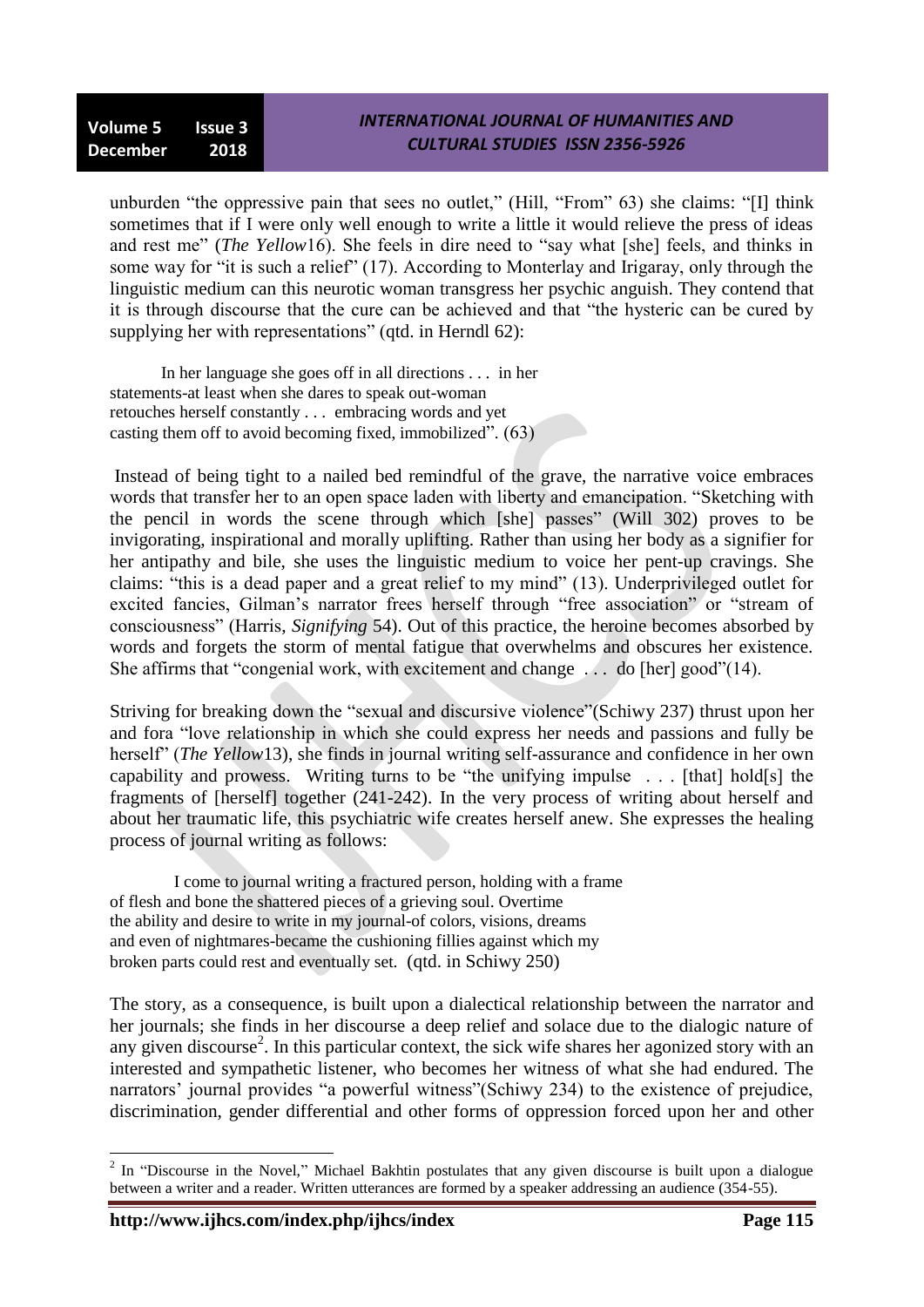minority groups. Like in a clinical setting whereby the patient uncovers his trauma to his physician, the narrator communicates her psychic pain to her readers. This dialogic nature of language and utterances "relate to recovery from trauma experiences (Larrabee 366). Her story telling becomes "a form of ethical action"(373) because it unites her grievances to her readers who feel called to respond to this sorrow. This "complex process of relating" creates "a moral narrative" that "embraces the vulnerability and subjectivity" (Engel 64) of the invalid and makes the reader experience the illness. Rather than bearing her plight alone, the consoling companionship of her readers lightens the pressure and anxiety engulfing her soul and spirit. She confesses to them her deep paranoia and anxiety triggered by her husband"s presence by saying: "[T]here comes John, and I must put this away he hates to have me write a word" (Gilman, *The Yellow*15).

The reader in this particular context plays an important role vis-à-vis the mental pain of the neurotic narrator, experiencing the trauma, listening to this story and sympathizing with her. She calls him to identify with her by reporting her overwhelming disgust of the room and her rejection of the treatment she undergoes. She describes to him her deep torment at being trapped and viciously subjugated and her overwhelming desire to be liberated from her sorrowful destiny. She states: "[o]ut of the window I can see the garden, those mysterious deep-shaded arbors, the riotous old fashioned flowers, and bushes and gnarly trees. Out of another I get a lovely view of the bay and a little private wharf belonging to the estate (16).The narrator"s journal, to borrow Hill"s words, shows "her journey of resistance. [It] show[s] her struggle with the death not of the body but of the spirit" ("Charlotte" 14). Yet, any attempt to write, as previously shown, is "met with heavy opposition" (Gilman, *The Yellow* 14). For this reason, she thoroughly yields to her husband's norms and gives up all mental activities. The narrator's retreat from the masculine signifying system is tremendously dangerous exacerbating her psychological anguish and leaving her easy scapegoat of mental disturbances. In Irigaray"s perception, this lady"s neurosis and hysterical symptoms are the byproduct of her being "castrated of words" (qtd. in Herndl 59). In Gilman"s paradigm, this castration leads inevitably to destruction and invalidism.

In this particular context, Gilman furiously rejects literary confinement, which she views as "the paths to confinement and madness and the death of self-expression" (Herndl 133) and celebrates the role of humanistic urges as a therapeutic tool for nervous exhaustion. Following Mitchell rest cure, Gilman"s fate would have been similar to her narrator in *The Yellow Wallpaper*; she states that the story is "not a choice between going and staying, but between going, sane, and staying, insane," (*The Living* 97). Casting her doctor"s advices aside and resuming both activities provide her with physical and psychological assistance. Unlike the narrator, Gilman "freed[s] herself in order to stay sane" (Golden 110) and escapes the heavy sentence of her doctor, a sentence of "isolation, deprivation, and alienation from [her] own sentencing possibilities" (Treichler 88).The disabled writer finds relief by externalizing, writing about, and creating a fictional person who, finding her desire to write aborted, [goes] mad"(Lane 53). Gilman, as a consequence, "has not lived in vain" ("Why I wrote" 36) given that she saves myriads of women whose lives are marred by psychological disturbances and malaise from succumbing to madness, which is the sorrowful fate of her narrator. Other women follow in her footsteps and adopt writing as a cure. To cite her terms, her story "[is] not intended to drive people crazy, but to save people from being crazy, and it work[s]" (33).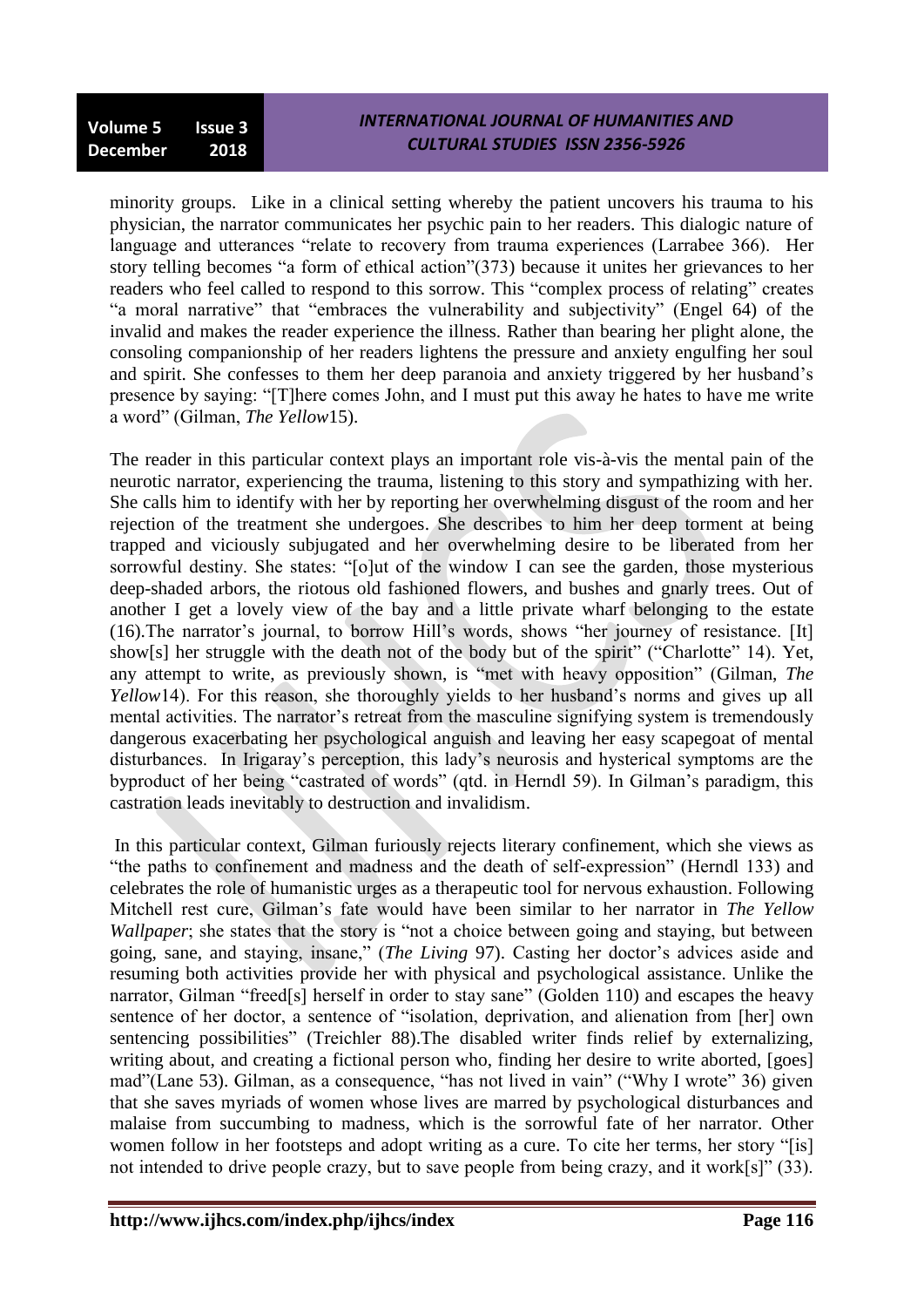Her story, in Herndl"s view, is "encompassed as a cure and [does] not have to be illness inducing" (123). Thanks to writing and engagement in social activities, the writer cures her physical and psychic malaise, embraces the world, and feels that she is a vivacious and an active person worthy of invention and respect.

Contrary to the belief, subsequently, of scientism<sup>3</sup> and philistines who judge humanities as a sloppy and a ridicule field, Gilman ferociously disrupts this very conviction from within. Her text is a parody of nineteenth-century medical belief. Linda Hutcheon defines parody as "repetition with a critical distance, which marks difference rather than similarity" (6). It is an "artistic recycling" (11) and a model of "revising, replaying, inverting, and transcontextualizing" (6) the medical and scientific practices of her era. Gilman"s incorporation of science and humanities within her text is laden with concealed motifs. Through "ironically inverting"(6) the position of a canonical figure in the field of neurology and reducing him to a minor character within her story, Gilman satirizes his treatment, which she views as the byproduct of a patriarchal society governed by sexual categorization. Mitchell"s discourse, to borrow Gilman"s terms, is merely nothing but part and parcel of "the patriarchal medical establishment" (Golden and Zangrando 103), and a means to "repress women who had strayed from their domestic role" (103).In "The Mixed Legacy of Charlotte Perkins Gilman," Catherine Golden affirms that Gilman "redirect[s] her criticism of Stetson, [her husband], who adhere<sup>[s]</sup> to the gender-based division of separate spheres and project<sup>[s]</sup> her anger onto Mitchell, who bec[o]me[s] the decided villain of her story" (12). This is noticeably displayed through her protagonist"s revulsion of the rest cure, which she considers as an "assault on her very essence". The ailing narrator in the story states: "[I] don"t want to go there at all. I had a friend who was in his hands once, and she says he is just like John and my brother, only more so" (Gilman, The Yellow 18).

By re-appropriating the complex heritage and the archives of nineteenth-century medical beliefs and resisting the unethical imperatives that used to pervade it, this author shows that science cannot stand alone given that there is "no medicine that is independent of historical context, and there is "no timeless and place-less quiddity called medicine". This field is in dire need of what is called "narrative competence," (Engel 64) a competence developed by literary tasks. Only through blending "narrative knowledge" with "the biomedical knowledge"(35) can the cure be maintained and the humanized affiliation between the patient and physician be enacted. *In Healing Patients, Practitioners, Profession, and Community: Narrative in Health Care*, Engel highlights the ethicality that lurks beneath honoring the patients" words concerning the events that generate disturbance of the body and mind (64) and foregrounds that science loses its human face by virtue of taking science thoroughly. This leads to an absolute imbalance by "forgetting the art of healing, forgetting the art of engagement, forgetting the art of listening, forgetting the art of caring and ceasing to invest time with the patient"(13). The *Yellow Wallpaper*, therefore, has become "a case study of the physical consequences of the [doctor] refusal" to acknowledge the value of "an [invalid ] woman's words" (Thrailkill 526) and culminates by convincing Mitchell to change his rest cure to include for some patients writing as a therapy (Gilman, *The Living* 106). This neurologist comes to "comprehend the inter-subjective and ethical demands of telling one"s

<sup>&</sup>lt;sup>3</sup>Is the view that the only acceptable truth claims about reality are those that are justified by the methods of science (Holley 133).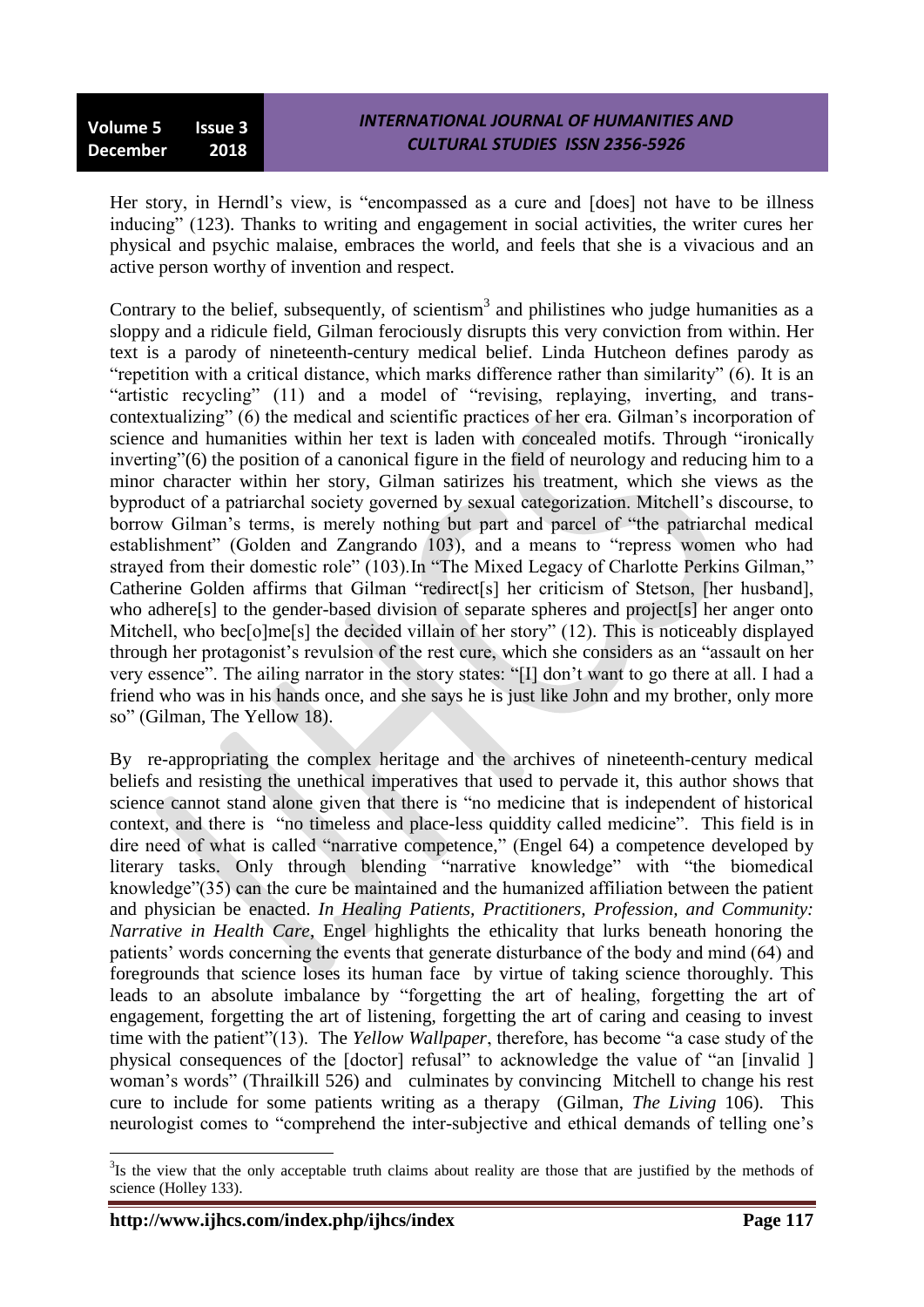story and receiving the stories of others" (Engel 60). Gilman uses her writing as "an armor [she] puts on to do battle" (Harris 19) and to fight the scientific world that ignores the true value of humanistic tasks and locates the long entrenched criticism against this field within the "constructs of society" (Joyce 87). Through her victory over illness, this female writing becomes extremely subversive and disruptive revealing the disparities between the truth about humanistic activities and the prescribed fixed attributes assigned to them. To borrow De Salvo's terminologies, her story resembles "a potential historical time bomb" standing in disguise to "explore misapprehensions about the [medical] past, misconceptions about the role of [literature] . . . , misrepresentations about how a particular life was lived"(qtd. in Schiwy 235). The author"s awakening and relief signal not only a retreat from the ruins of nervous collapse but also highlight her emergence as a new creature different from the one described by her patriarchal medical arena. Historically, women were the "subject of literature, or the inspiration for literature" (qtd. in Herndl 128). In the case of Gilman, her illness becomes a kind of "cosmetic art" (Herndl 125). By making a work of art out of her nightmarish experience as a psychiatric patient, she becomes at once the "subject who writes literature" (128) and the subject who asserts his victory over "illness and invalidism" (125).

In addition to restoring back her sanity, Gilman"s story is an implicit call for the necessity of literature and art as an adequate healing process that gives voice to a smothered woe. To cite Gilman's terms, through art women become "world's servants", and enjoy more "humane world". Following both of Gilman's experience with neurosis coupled with the invalid woman's insanity in the story, it goes without saying that any culture that fails to recognize the significance and true value of humanities is a culture "that risks stagnation and even potentially moral decline"(Gordon 25). Without these practices, life would be extremely impoverished. To borrow Peter Gordon"s words, "every civilized society, to remain civilized, needs to develop in its citizens the aptitudes and intuitions which flow from engagement with the humanities"(1). Correspondingly, following the illuminating role of literariness and narratology in the world of science in Gilman"s text, it is obvious that humanities are in motion and will not perish but will survive strongly given that it is an eminent and an integral part of any field constituting the basic foundations upon which the modern conception of the human is built. Without its expertise, the medical and many fields cannot proceed.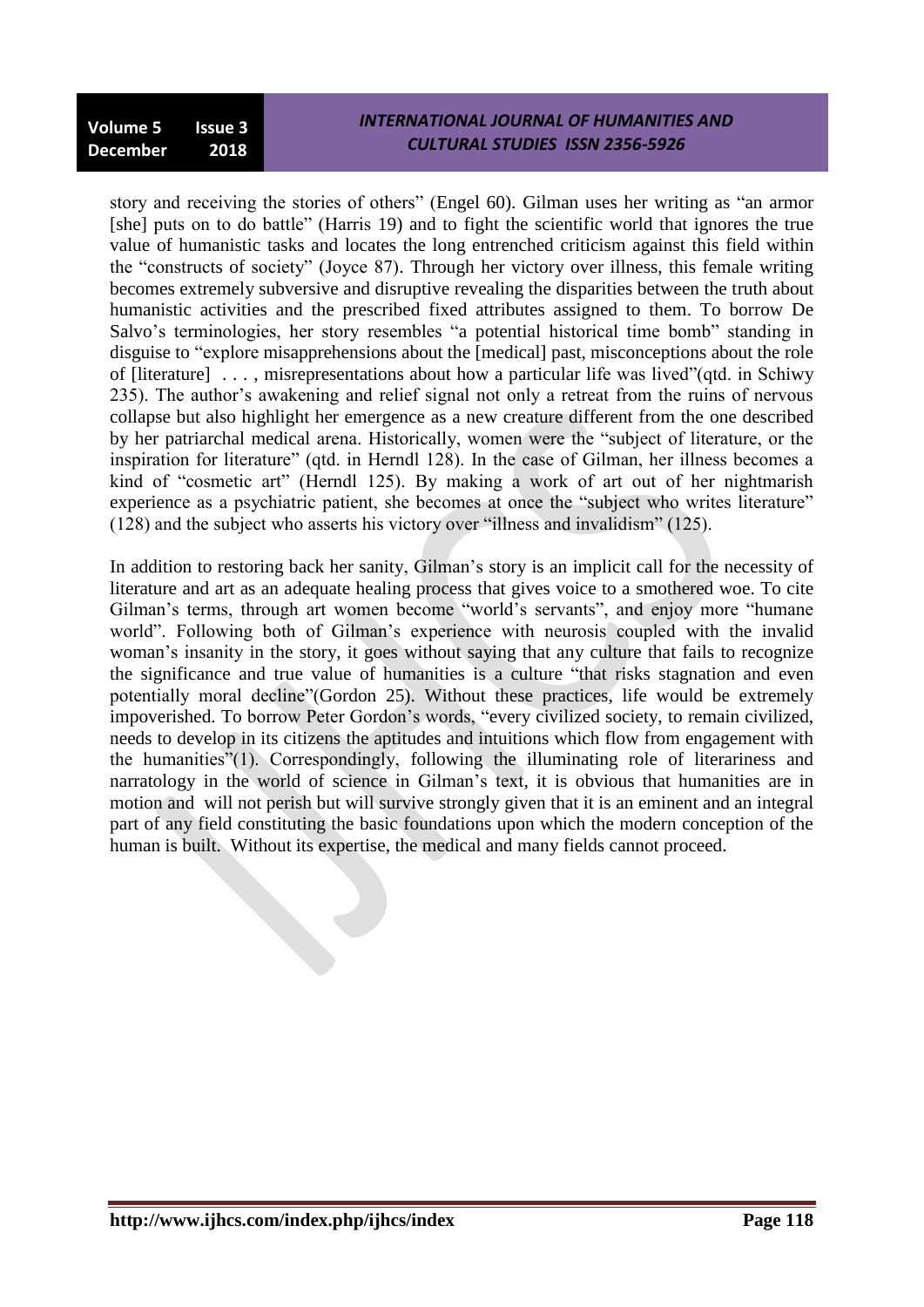#### **References**

#### **Primary source:**

Gilman, Charlotte Perkins Gilman. *The Yellow Wallpaper*. Ed. Carlo Kivo. Boston: Earl McPeek, 1999.

#### **Secondary sources:**

- Bakhtin, M. M. "Discourse in the Novel." *The Dialogic Imagination*. Ed. Michael Holquist New York: U of Texas P, 1981.259-422.
- Carruth, Mary C. "Teaching the Politics of Difference and The Yellow Wallpaper in Women"s Literature Classes." *Approaches.* Eds. Denise D. Knight and Cynthia. Davis.

Chi, Hsinying. *Artist and Attic: A Study of Poetic Space in Nineteenth Century Women Writing.* New York: UP of America, 1980.

Davis, Cynthia J. "Teaching The Yellow Wallpaper in the Context of American Literary Realism and Naturalism."Eds. Denise D Knight and Cynthia J. Davis.166-73.

Dekoven, Marianne. "Gendered Doubleness and the Origins of Modernist Form."*Tulsa Studies in Women's Literature Toward a Genderd Modernity* 8. 1 (1989): 19-42.

Earnest, Ernest. *S. Weir Mitchell: Novelist and Physician*. Philadelphia: University of Pennsylvania Press, 1950.

Engel, John D. *Healing Patients, Practitioners, Profession, and Community: Narrative in Health Care.* London: Radcliffe Publishing, 2008.

Francis, Anne Cranny. "Spinster of Dreams, Weaver of Realities." *A Very Different*. Eds. Val Gough and Jill Rudd.169-75.

Gilman, Charlotte. *The Living of Charlotte Perkins Gilman: An Autobiography*. New York: Appeleton Century, 1935.

---. "Why I Wrote The Yellow Wallpaper." Kivo 32-33.

Golden, Catherine J. "Teaching The Yellow Wallpaper Through the Lens of Language." *Approaches*. Eds. Denise D. Knight and Cynthia . Davis. 53-60.

Golden, Catherine J., and Joanna Shneider Zangrando, eds. *The Mixed Legacy of Charlotte Perkins Gilman.* London: Associated UP, 2000.

Gordon, Peter. *Teaching the Humanities*. London: Rouledge, 2013.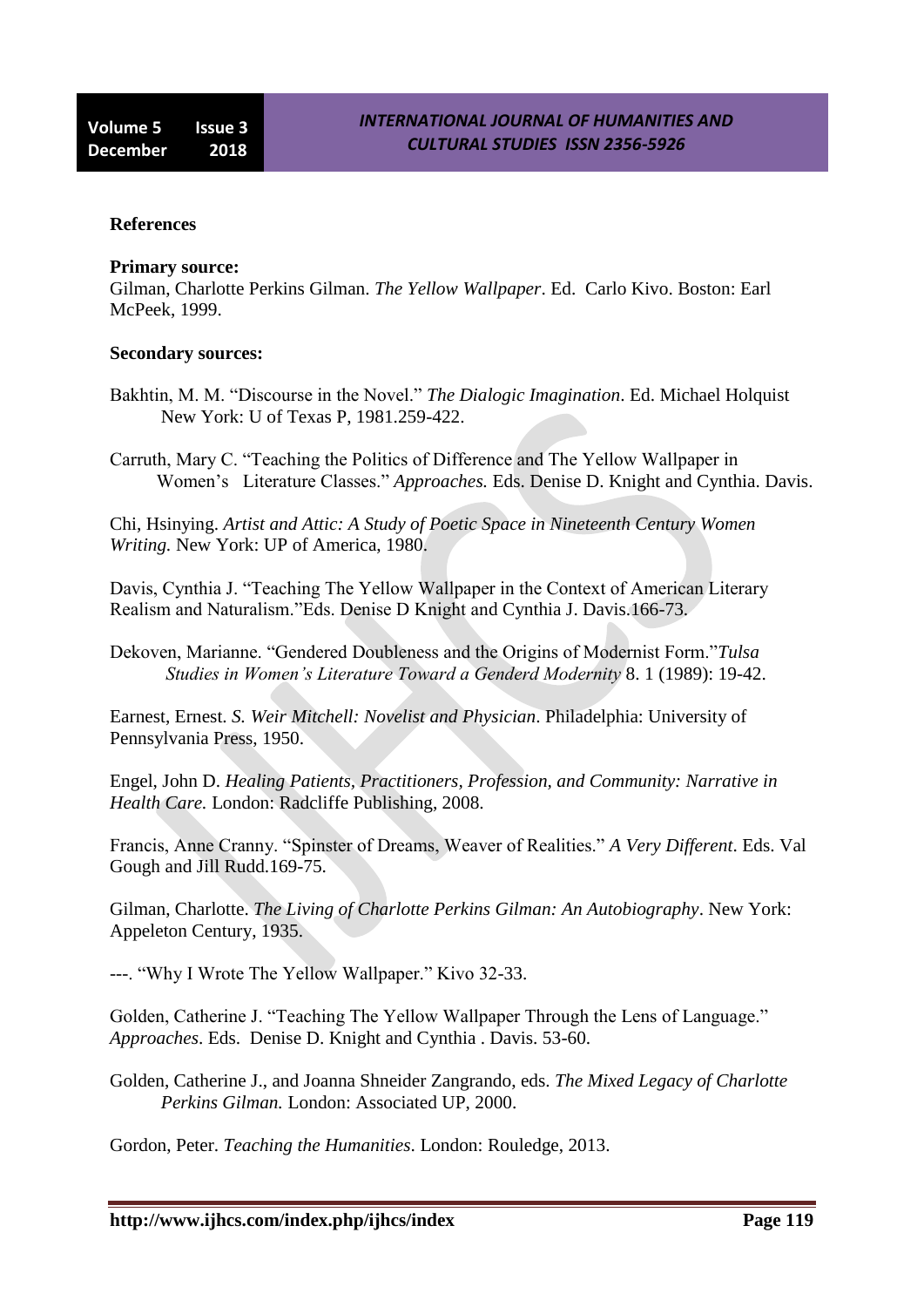Gyler, Louise. *The Gendered Unconscious: Can Gender Discourses Subvert Psychology*. New York: Taylor and Francis, 2010.

Harris, Judith. *Signifying Pain: Constructing and Healing the Self Through Writing*. n. p.: Sunny Press, 2003.

Hedges, Elaine R. "Scudder"s Comment on The Yellow Wallpaper."*The Yellow Wallpaper Charlotte Perkins Gilman*. Ed. Kivo. NewYork: Thomson, 1998. 33-34.

Herndl, Diane Price*. Invalid Women: Figuring Feminine Illness in American Fiction and Culture,* 1840-1940. London: UNC Press, 1993.

Hill, Mary A. "Charlotte Perkins Gilman and the Journey from Within." *Avery Different*. Eds. Val Gough and Jill Rudd.09-18.

---. "From Charlotte Perkins Gilman the Making of a Radical Feminist." *The Yellow.*Ed. Carol Kivo.56-76.

Holley, David M. *What It Means to Believe in God: Meaning and Mystery*. New York: John Wiley and Sons, 2009.

Hover, Janet Gabler. "Teaching the Yellow Wallpaper through French Feminist Literary Criticism."*Approaches*. Eds. Denise D. knight and Cynthia J. Davis.90-96.

Hutcheon, Linda. A Theory of Parody The Teachings of Twentieth-Century Art Forms New York: University of Illinois Press, 2000.

Joyce, Susan. "Feminist Perspective to Art Therapy: An Option for Women"s Mental Health-An Australian Perspective." Hogan 86-89.

Knight, Denise D. "All the Facts of the Case."*Gilman's Lost letter to Dr. S. Weir Mitchell American Literary Realism* 37. 3 (2005): 279-77.

Kolodony, Annette. "A Map for Reading: Or, Gender and the Interpretation of Literary Texts."*New Literary History on Narrative and Narratives* 11. 3 (1980): 451-97.

- Lane, Ann J. "From to Herland and Beyond: The Life and Works of Charlotte Perkins Gilman." *The Yellow*.37-56.
- Larrabee, S Weine "The Wordless Nothing: Narrative of Trauma and Extremity." *Human Studies* 26.3 (2003): 353-82.

Macpike, Loralee. "Enviornment as Psychopathological Symbolism in The Yellow Wallpaper."*American Literary Realism* 8. 3 (1975): 286-88.

Madsen, Deporah L. *Feminist Theory and Literary Practice.*Cambridge: Pluto Press, 2000.